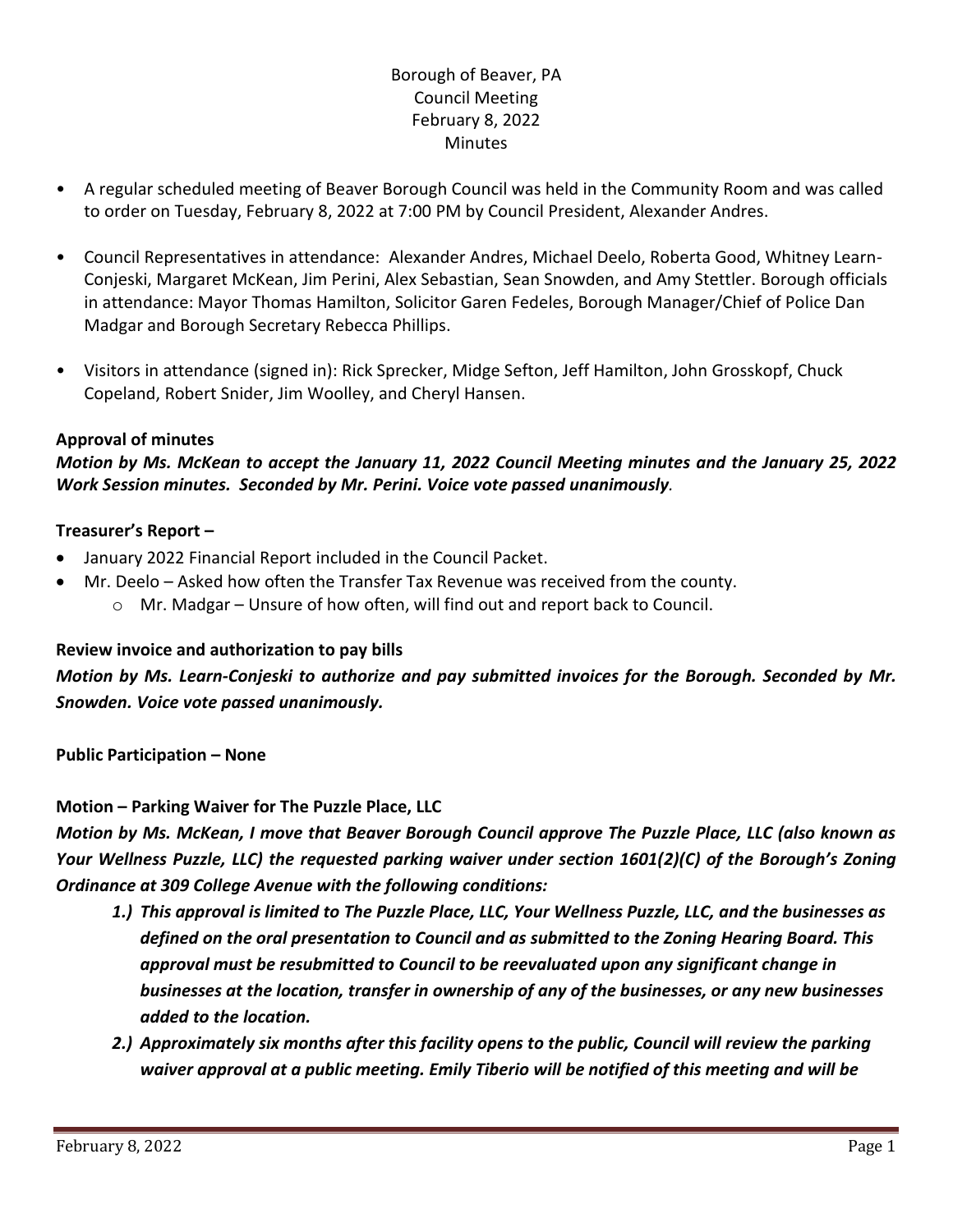# *invited to attend. Based on quantifiable criteria, some adjustments may be made to the parking waiver.*

- Mr. Snowden What is quantifiable criteria?
	- o Ms. McKean This will prevent opinions of whether there has been a change in the parking/traffic. Some kind of measurable data must be presented showing that there has been any type of change. A parking study could be done to have this type of data.
	- $\circ$  Solicitor Fedeles The police department is able to track number of tickets, calls, and complaints in the area of the business.
	- $\circ$  Ms. McKean This measurable data needs to be tracked now so there is something to compare the future data to.
	- $\circ$  Mr. Madgar Asked Ms. Tiberio to notify the Borough once business operations begin.
	- o Solicitor Fedeles If the business gets all necessary permits/approvals and operations begin, the recommendation is not expected to shut the business down. Adjustments such as finding additional parking spaces, hiring a crossing guard, etc., may be considered after a review.
	- $\circ$  Mr. Andres Council's intentions after a review would to help resolve any issues there may be, not shut the business down.
	- o Ms. Stettler Asked if there was any way that traffic flow or volume could be measured through the traffic light/camera.
		- Mr. Madgar This would fall under a traffic study as we do not have the capability of doing this with our current system.
	- $\circ$  Mr. Madgar These conditions were added to protect the Borough and surrounding businesses, they are not to hurt Ms. Tiberio's business. Council would like to see Ms. Tiberio's business succeed.
	- $\circ$  Ms. McKean Added the term "quantifiable" because when she spoke with Ms. Tiberio, she expressed concern that data could be subjective.
	- $\circ$  Ms. Learn-Conjeski Factors such as the weather and the elementary school in session/summer break should be considered into data collected on the area.
	- Mr. Perini Thanked Ms. Tiberio for bringing her business to Beaver, as there is a demand for these child care services.

## *Seconded by Mr. Perini. Voice vote passed unanimously.*

# **Reports – Commissions / Authorities**

Mr. Andres requested that for future meetings, any items that would like to be addressed at meetings be added to the agenda.

## **Council of Governments (COG) –** No report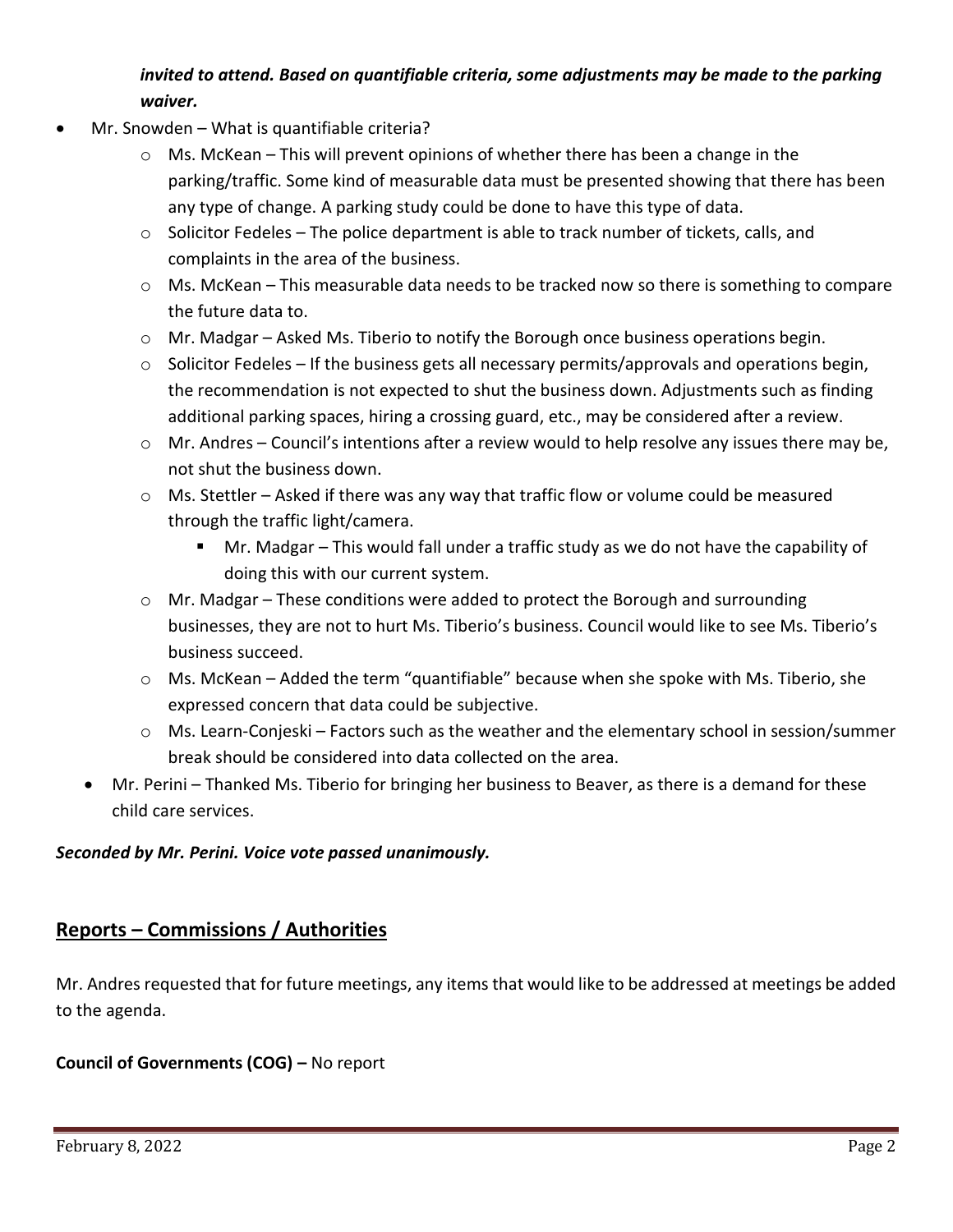## **Civil Service Commission –** Reported by Mr. Jim Todd

- January 24, 2022 meeting minutes and certified list included in the Council packet.
- Applicants on the certified list have been notified.
- Mr. Madgar, Mr. Andres and Mayor Hamilton thanked the Civil Service Commission for their time, effort, and research to provide this list.
- Mr. Sebastian The responsibilities of the Civil Service Commission are more important than ever to the community as the number of applicants continues to decline.

## **Zoning Hearing Board (ZHB) –** Reported by Mr. Sprecker

- A hearing has been scheduled for Thursday, February 17<sup>th</sup> at 7:00PM in the Community Room for the following:
	- $\circ$  Request from Frank and Jennifer Malone for an appeal of a stop work order issued for the erection of a fence at 344 Buffalo Street in the R-1 zoning district without receipt of a permit and in excess of the maximum allowable fence height.
	- o Request from Bristal and Brian Ellefson for approval from the Zoning Hearing Board to allow a modification of a restaurant non-conforming use status in order to permit a "drive-through" for the Dairy Queen restaurant located at 1115 Third Street in the SC zoning district in accordance with zoning section 1706.B.1.a.
- A copy of the legal notice was included in the Council packet.

#### **Planning Commission –**

• December 20, 2021 meeting minutes included in the Council packet.

## **Tree Commission – No report**

#### **Code Enforcement Officer Report –**

• January 2022 Code Enforcement Officer report included in the Council packet.

## **Historic Architectural Review Board (HARB) –** No report

#### **Municipal Authority –**

- January 19, 2022 meeting minutes included in the Council packet.
- Municipal Authority Engineer report for mid-December 2021 through mid-January 2022 included in the Council packet.
- Mr. Sprecker The air monitor has been installed and electricity has been put in place.
- Mr. Madgar A portion of the main street was shut down today to repair a water line. The company that was used to assist the repair was not able to do the work at night due to safety precautions, freezing temperatures, etc. Tomorrow, work will begin on a clogged main sewage pipe. The railroad has worked with the Municipal Authority and Municipal Authority Engineer to allow equipment to be transported along the side of the tracks to get the work done in a timely manner.
- Mr. Perini Asked for details regarding Bridgewater having an outstanding water bill.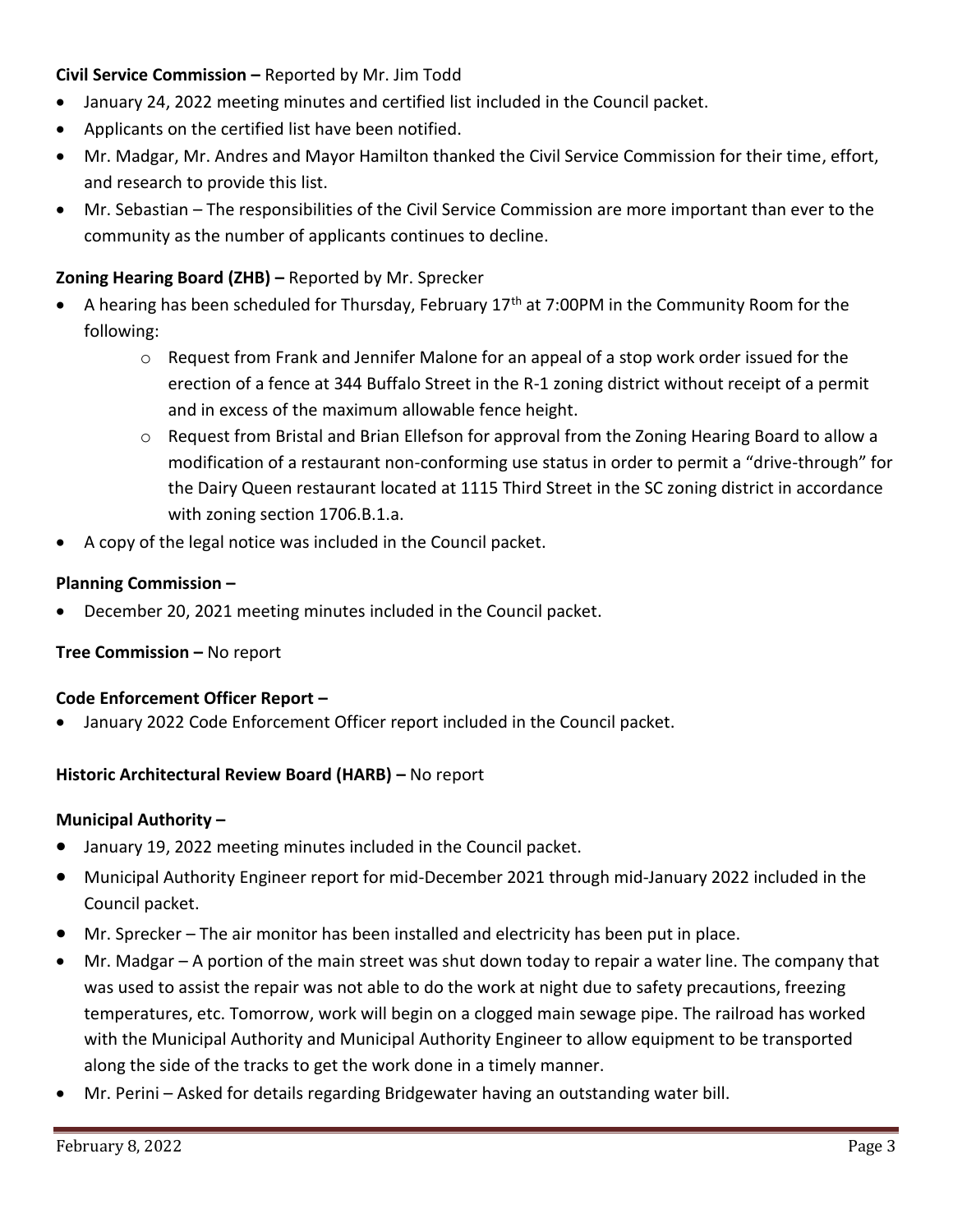o This issue is currently being handled by attorneys in litigation.

## **Shaw Park/Pool –** Reported by Mr. Andres

- Reached out to the committee members and requested a report be provided to update Council members.
- Fundraiser originally scheduled for February has been pushed to May 2022.
- A meeting is in the process of being scheduled.
- Mr. Snowden asked what fundraising goal the Pool Committee has set.
	- o Mr. Andres The committee has a goal of \$3 million to \$5 million.
	- o Ms. Stettler asked how much has been raised so far.
		- Mr. Andres Unsure of the exact amount but it is a very small amount. The funds are held at the Beaver County Foundation.
		- Ms. Learn-Conjeski requested that the amount of fundraised be reported at the next meeting.
- Any requested funds must be approved through Council.
- The committee is focusing on getting larger donations first.

# **Council Committees**

## **Finance –** No report

## **General Government –** Reported by Mr. Snowden

• Would like to touch base on items such as potential renovations of the Borough building, pool house and Shaw Park to start addressing needs we may have in the future.

## **Highways –** Reported by Mr. Deelo

• Working with the Borough Manager and Borough Engineer to continue the partnership with Columbia Gas and others as gas lines are replaced and roads are repaired in 2022.

## **Public Safety / Code Enforcement –** Reported by Mr. Sebastian

- Thanked the Civil Service Commission for their work to put together the eligibility list.
- Mr. Madgar Explained there are currently four open rotations within the current police schedule that are filled by part-time police officers. Currently there is adequate coverage and there is no safety issue but a discussion will be needed sometime this year to create a plan. Recommended hiring the top candidate on the eligibility list, Bob Applegarth. Mr. Applegarth is currently a full-time officer in Beaver Falls and a parttime Beaver Borough police officer.
- Mr. Perini Asked if the police department still had the pickup truck and if it could be sold due to the high demand of pickup trucks.
	- $\circ$  Mr. Madgar Yes, the police department still has possession of the boat, it was awarded through a grant submitted with Center Township. It is used to pull the policing boat. Other vehicles are not able to haul the boat and is still needed.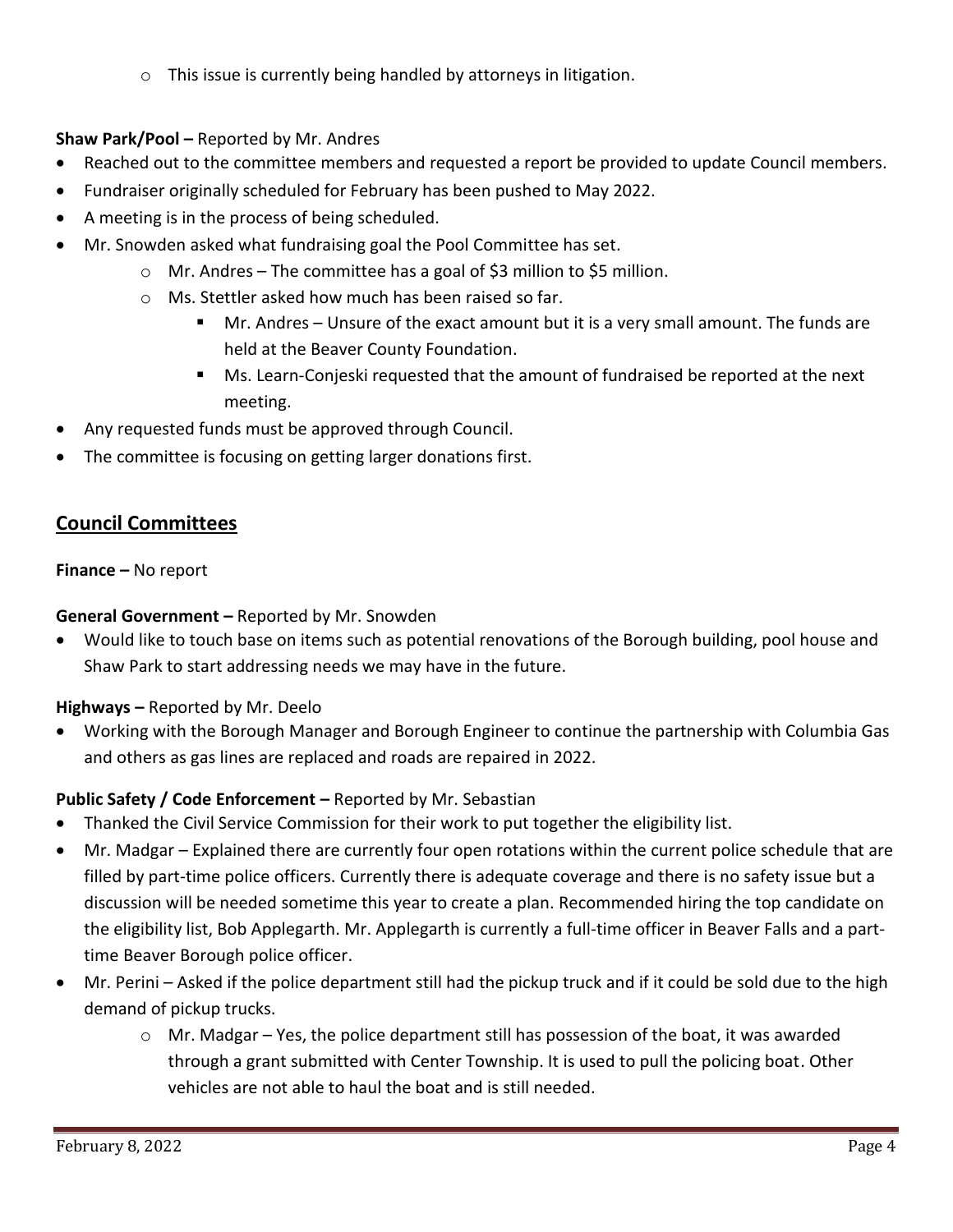- Mr. Perini Asked if the utilization of the current police vehicles could be reviewed to see if the department could drop one or two vehicles.
	- o Sergeant McCoy Two vehicles were dropped previously when the vehicle rotation began. Dropping more vehicles would be putting the department below the bare minimum vehicles needed.

**Recreation –** No report

# **Reports**

## **Manager/Secretary Report –** Reported by Mr. Madgar

- Reminder that Statement of Financial Interest forms need to be completed and returned to the Borough Office.
- Reviewed process of the rotation of police vehicles. Will have motion to purchase two police vehicles that are part of the established rotation.
- Motion at the next Council Meeting to approve the upfitting of the two new police vehicles.
- Invited Recreation Committee and General Government Committee to attend meeting with EPD on February 25<sup>th</sup> to discuss Quay Park Designs.

#### **Mayor Hamilton –**

• The Beaver Library contacted him to thank and recognize the Highway Department for removing the snow on their sidewalks.

## **President's Report –** Reported by Mr. Andres

- Thanked the Civil Service Commission for their work.
- Complimented the Highway Department for the snow removal in town.
- Recognized the Municipal Authority and Police Department for their work handling the water line repair on the main street.
- Mr. Perini Asked what was used for snow removal on the sidewalks in the parks and that the sidewalks were widened to fit the brush that was purchased to remove the snow so that the grass on either side was not damaged.
	- $\circ$  Mr. Madgar Will get an answer and report back.

## **Police Department – No report**

## **Fire Department** – Reported by Chief John Grosskopf

- Invited Mr. Sebastian to come to the Fire Department to see the facility and understand the works of the Fire Department.
- Last month there were nine fire calls.
- Department submitted for two grants. One was co-submitted with six other departments for digital radios.
	- o Mr. Madgar The police department is also applying for a grant for radios. The grant application requested was for full reimbursement of \$120,000.00.